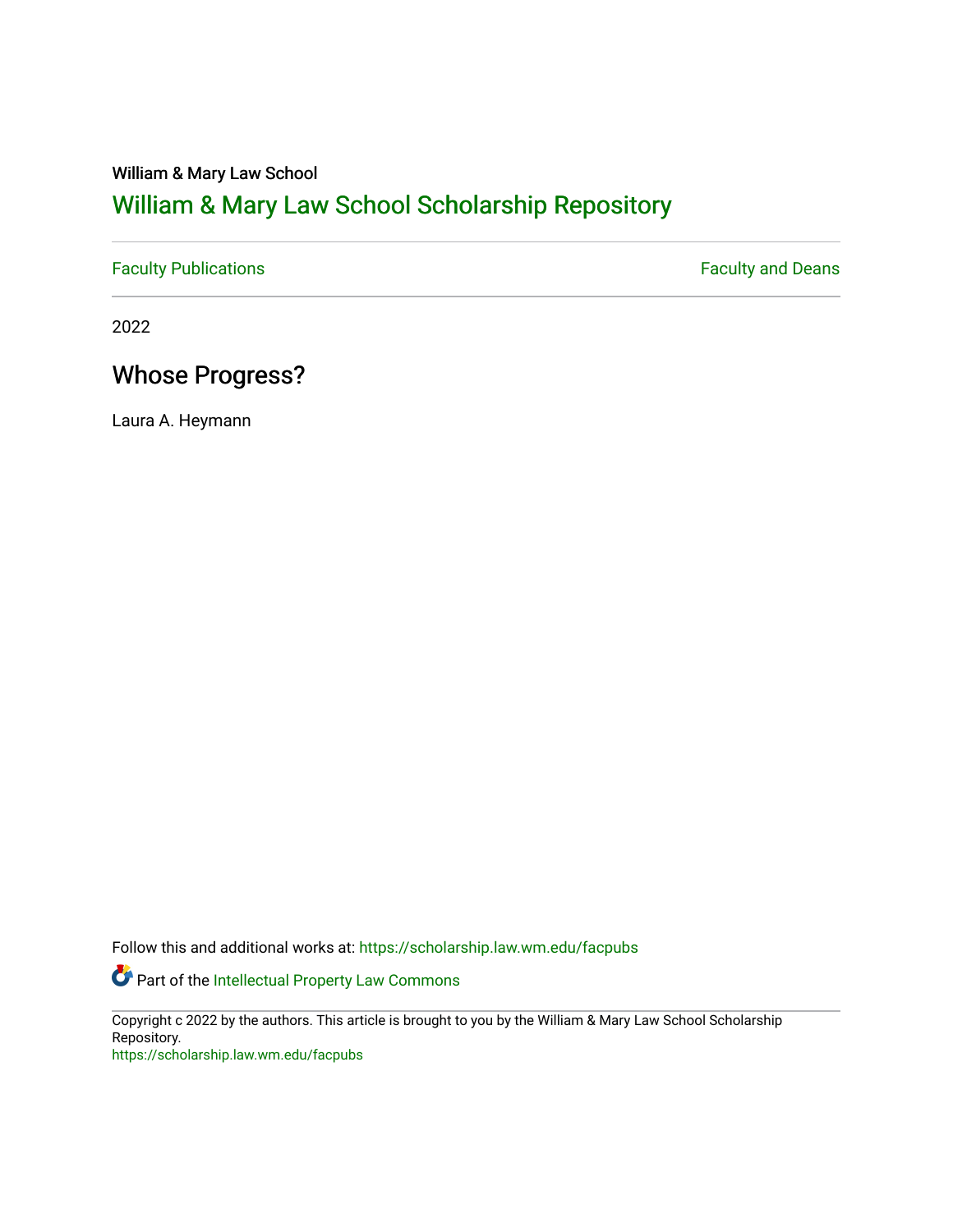### **WHOSE PROGRESS?**

### **LAURA A. HEYMANN**\*

Napoleon Sarony, as students of copyright law know, was a New York studio photographer with a burgeoning career in celebrity photography in the 1860s. When a local department store used his photograph of Oscar Wilde without permission in an advertisement, Sarony sued the store's printer, Burrow-Giles Lithographic Company, for copyright infringement.<sup>1</sup> Before the U.S. Supreme Court, Burrow-Giles argued that photographs were ineligible for copyright protection because a photograph did not constitute a work of authorship but was the "mere mechanical reproduction of the physical features or outlines of some object," involving "no originality of thought."2

While expressing no judgment as to the "ordinary production of a photograph," the Court held that the Wilde photograph evidenced Sarony's hand throughout: the way that Wilde was posed, his outfit and accessories, the lighting, and even Wilde's expression.3 Photographers today are no doubt grateful that Sarony prevailed before the Court. Coupled with the Court's later decision in *Bleistein v. Donaldson Lithographing Co.*, <sup>4</sup> which conveyed that courts should not express aesthetic preferences in determining copyrightability,5 it is likely the rare photograph today that would not be eligible for U.S. copyright protection.

And yet, as Professor Silbey's *Against Progress* reveals in interviews with professional photographers, the availability of technology that enables highquality photography by amateurs gives rise to some nostalgia for the more discriminating eye that the Court displayed in *Burrow-Giles*. Professor Silbey's interview subjects highlight the distinction between "*making* photographs" and merely "*taking* photographs" and lament the devaluation of professional aesthetics and judgment.6 A commercial photographer in New York City notes in Chapter 1 that while his production costs are the same no matter the eventual use of the photograph, the expectations around value have changed, such that

<sup>\*</sup> Chancellor Professor of Law, William & Mary Law School.

<sup>&</sup>lt;sup>1</sup> Burrow-Giles Lithographic Co. v. Sarony, 111 U.S. 53, 54 (1884).

<sup>2</sup> *Id.* at 59.

<sup>3</sup> *Id.* at 60.

<sup>4</sup> 188 U.S. 239 (1903).

<sup>&</sup>lt;sup>5</sup> *Id.* at 251 ("It would be a dangerous undertaking for persons trained only to the law to constitute themselves final judges of the worth of pictorial illustrations, outside of the narrowest and most obvious limits.").

<sup>6</sup> JESSICA SILBEY, AGAINST PROGRESS: INTELLECTUAL PROPERTY AND FUNDAMENTAL VALUES IN THE INTERNET AGE 51 (2022).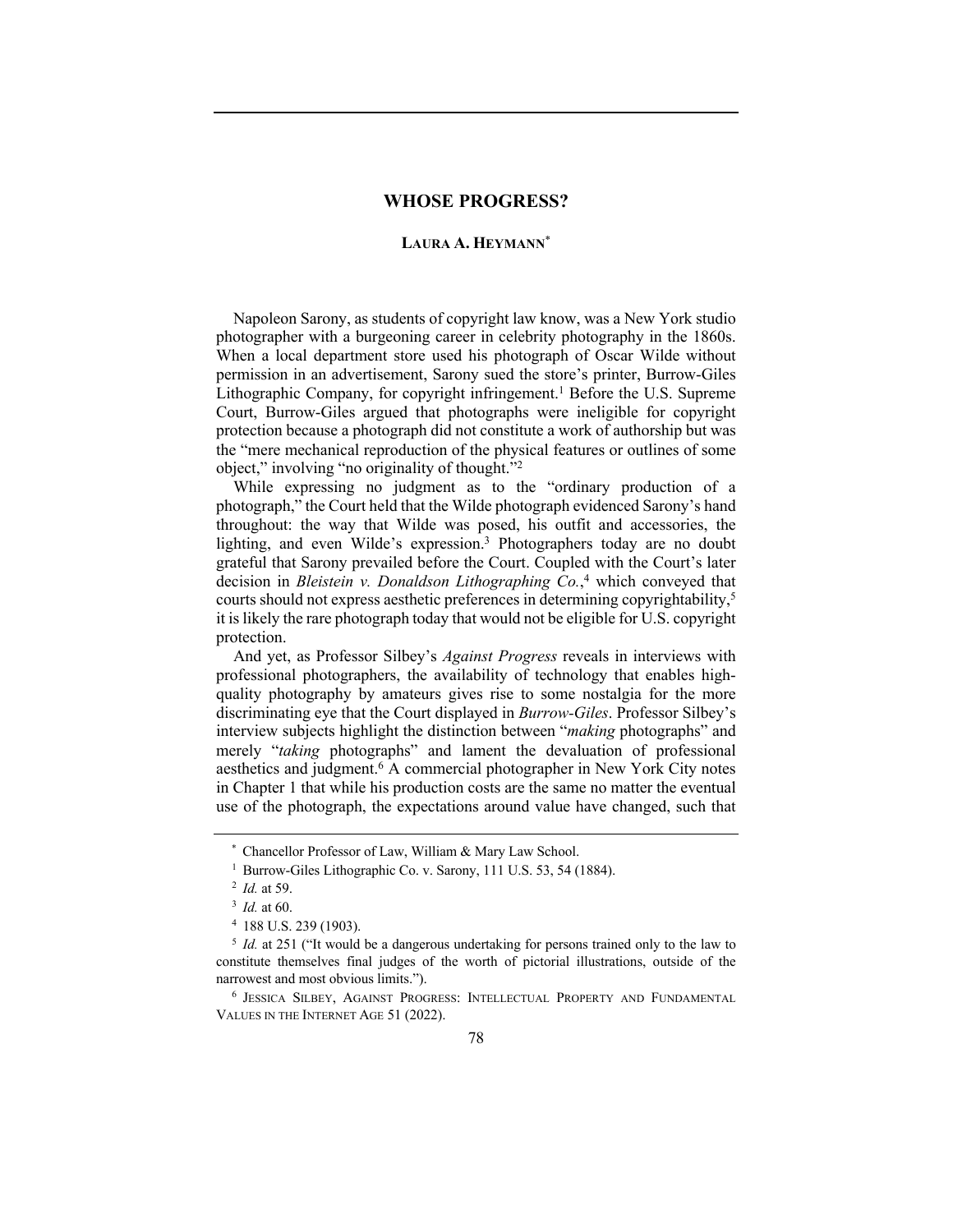2022] *WHOSE PROGRESS?* 79

potential licensees ask about the possibility of paying only for "eight-second rights" for use of his work on Snapchat.<sup>7</sup> For these photographers, the progress set in motion by *Burrow-Giles* might not feel unequivocally like progress.

Article I, Section 8, Clause 8 of the U.S. Constitution provides that Congress shall have power "to promote the Progress of Science and useful Arts, by securing for limited Times to Authors and Inventors the exclusive Right to their respective Writings and Discoveries."8 These words have been the subject of countless books and scholarly articles. Professor Silbey's engaging contribution to the conversation focuses on one word—progress—and what it should mean as we think about intellectual property law's motivations and justifications in the twenty-first century.

Should "progress" be thought of simply as an origin story for copyright law and patent law, or should it be deemed a kind of constitutional yardstick against which the appropriateness of intellectual property law and policy should be measured? (Trademark law in the United States derives its constitutional legitimacy from the Commerce Clause,<sup>9</sup> which makes no mention of progress, but the book understandably includes trademark law and related fields to make its broader point.) Professor Silbey is not attempting to answer this question as a matter of constitutional interpretation; she is making the case for what the answer should be. In her view, we should not simply think of progress as *more*  without also thinking of progress as *better*. She notes, "[I]t is hard to imagine the constitutional goal of progress of science and the useful arts demanding anything but substantive, qualitative outcomes" because "[i]ntellectual property aims to improve society, not just to promote the production of *more* intellectual property separate from the things or experiences to which the intellectual property label is attached."10

But even if we reimagine the goals of intellectual property to be not about (or not simply about) creative incentives but about basic fundamental values such as dignity, privacy, and distributive justice, as Professor Silbey quite appropriately encourages us to do, we must inevitably struggle with what it means to achieve progress in a legal regime where parties might very easily find themselves on either side of a dispute. Thus, the question subsequent to "What is intellectual property law for?" must be "*Who* is intellectual property law for?" Is it for those who create and invent, such that progress should be measured by how well the law supports the dignity and self-realization of those engaging in such activities? Is it for those in the audience, such that progress should be measured by how well the law facilitates access on equal terms? And if the answer is "both," how should we resolve the inevitable tensions that arise?

<sup>7</sup> *Id.* at 33.

<sup>8</sup> U.S. CONST. art. I, § 8, cl. 8.

<sup>&</sup>lt;sup>9</sup> *Id.* cl. 3 (giving Congress the power to "regulate Commerce with foreign Nations, and among the several States, and with the Indian Tribes").

<sup>10</sup> SILBEY, *supra* note 6, at 227.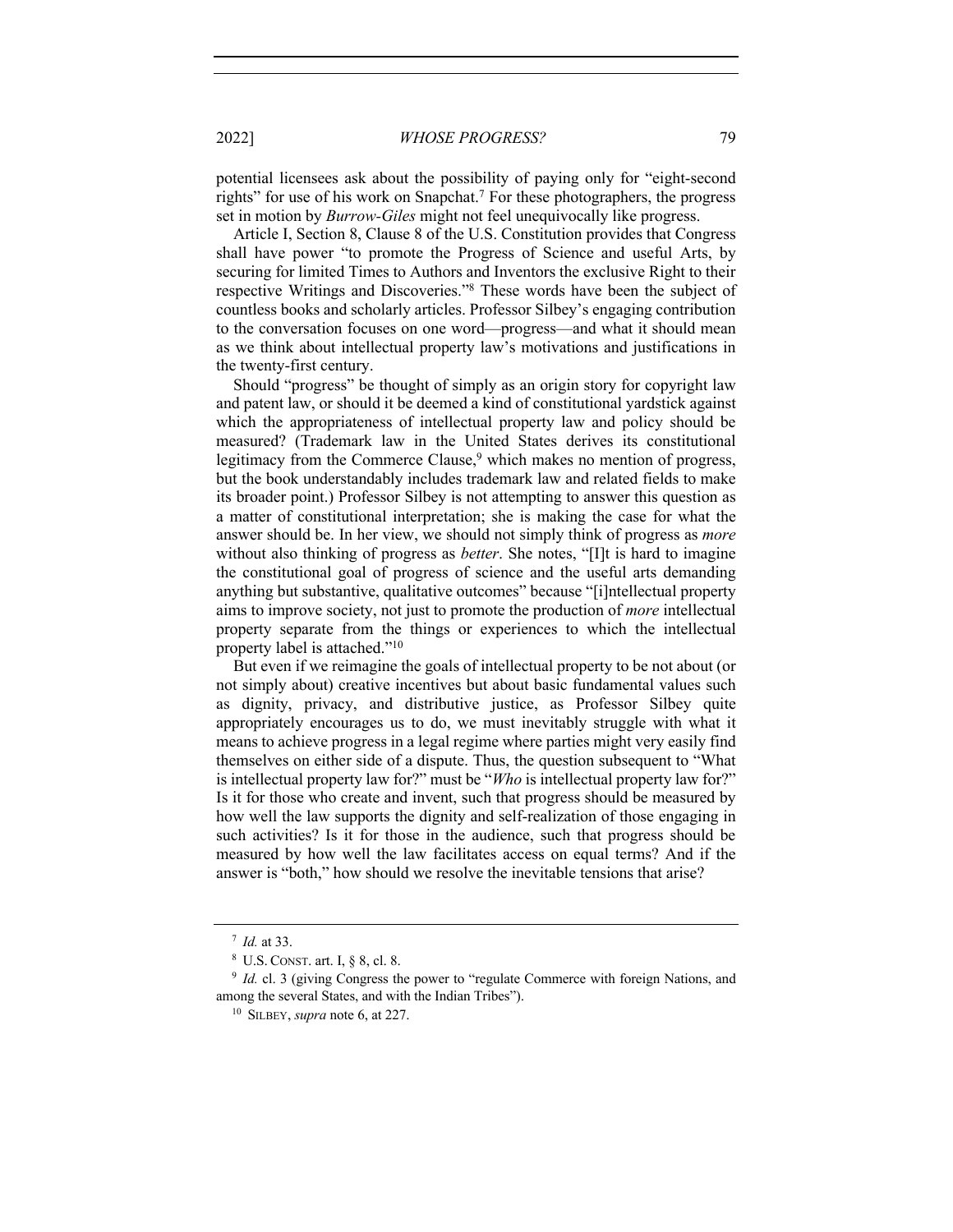Indeed, this tension can sometimes arise in the resolution of a single case. Among the many cases that Professor Silbey expertly discusses is *New York Times Co. v. Tasini*, <sup>11</sup> in which the U.S. Supreme Court held that *The New York Times* could not license its content for reproduction in electronic databases such as LEXIS/NEXIS without obtaining permission from its freelance writers.12 After describing the diverging views of the majority and the dissent as to which result would best serve authors, Professor Silbey writes, "But was it the court's job to decide what's best for authors, when by filing suit they had named their injuries and desired remedies?"13 This might be true for the named plaintiffs (six freelance authors who wrote the twenty-one articles involved in the case), but there were, not surprisingly, historians and other researchers and authors who supported *The New York Times*, as Justice Stevens noted in his dissent.<sup>14</sup> (Indeed, it would not be surprising to find any of these authors on the other side of the case from the one they joined, depending on the nature of their work at the time.) Professor Silbey concludes her discussion by noting that by strengthening authors' hand against publishers, the majority's decision "subordinates the public to copyright ownership. And that is exactly backwards."15 But the opposite decision would have subordinated the authors' claim to be paid fairly for their work by a major publishing company. Which is it to be?

Is it progress if the public learns more about a well-known figure through the publication of her private letters, or is it progress if we allow her to vindicate her privacy interests through copyright law? Was the decision in *Matal v. Tam*, <sup>16</sup> in which the U.S. Supreme Court deemed unconstitutional under the First Amendment the Lanham Act's prohibition on the registration of trademarks that are seen to disparage persons or groups, $17$  a harm to the dignity interests of marginalized groups or a win for members of those groups who want to reclaim power through language, as plaintiff Simon Tam has suggested? These are questions that seem to be less easily resolved—even when guided by fundamental values—than the constitutional cases not involving intellectual property law that Professor Silbey offers as a comparison throughout the book.

Professor Silbey's interviews with individual creators reflect this tension. These creators want both the right to build on others' work and the right to control uses of their own work they don't like. They praise the democratization of creativity that a digital world has fostered, and they mourn the disintegration of a shared set of norms, norms that resulted in large part from the exclusivity of a bounded community. They lament a system that "provides benefits only for

<sup>11</sup> 533 U.S. 483 (2001).

<sup>12</sup> *Id.* at 496-97.

<sup>13</sup> SILBEY, *supra* note 6, at 145.

<sup>14</sup> *Tasini*, 533 U.S. at 522-24 (Stevens, J., dissenting).

<sup>15</sup> SILBEY, *supra* note 6, at 147.

<sup>16</sup> 137 S. Ct. 1744 (2017).

<sup>17</sup> *Id.* at 1750.